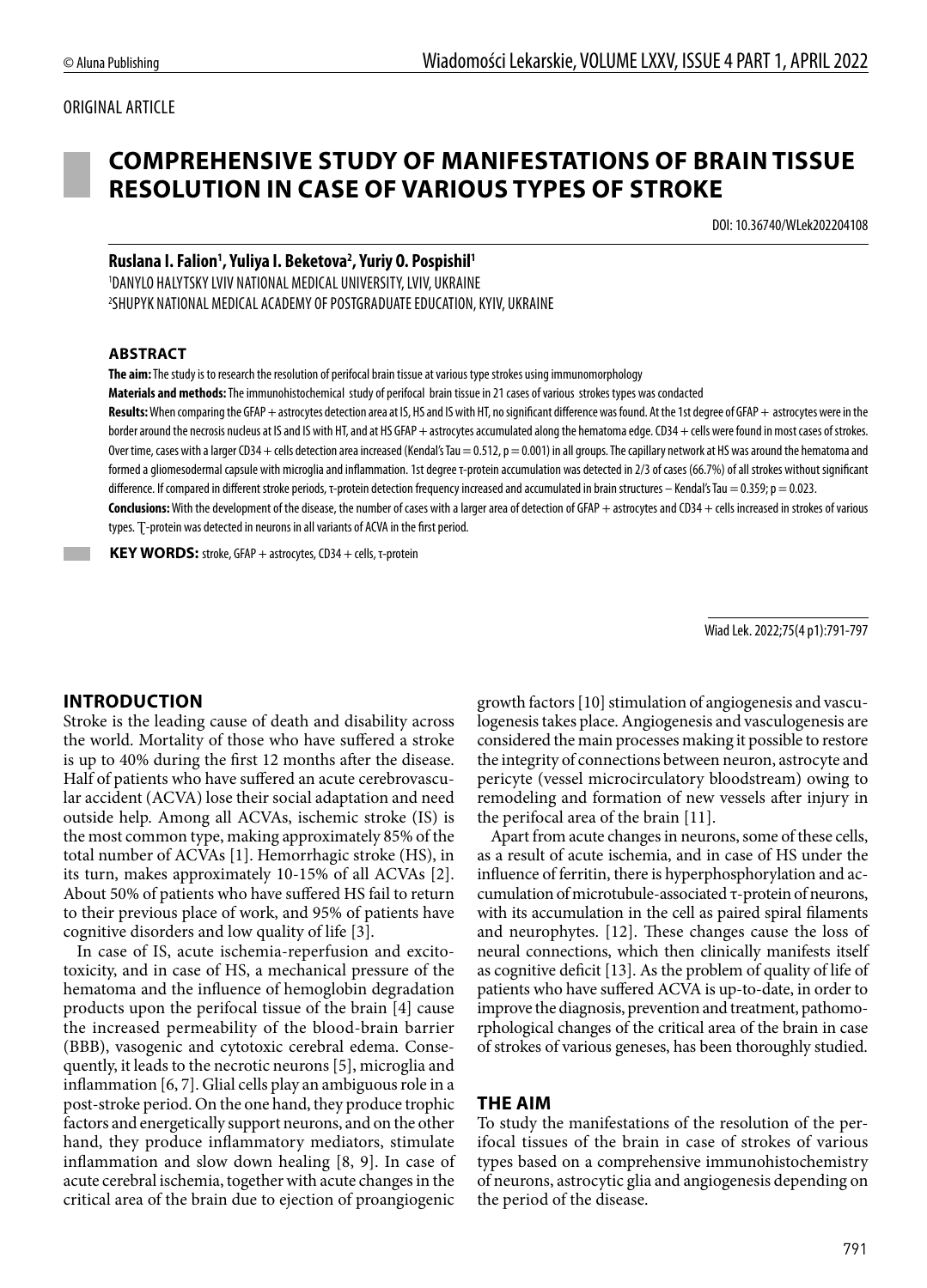## **MATERIALS AND METHODS**

Samples of perifocal tissue of the brain of 21 deceased patients were taken for immunohistochemistry, of which 7 (33.33%) cases were IS, 8 (38.09%) were HS, and 6 (28.57%) were the cases of ischemic stroke with hemorrhagic transformation (IS with HT). The test material was grouped according to the classification of the stages of cerebral infarction Mena H et al. [14] and clinical and radiological classification of stages of organization of hematoma Bradley W. [15]. Based on these classifications, the time intervals corresponded to three periods: the first period – 1-3 days from the occurrence of stroke, the second – 4-7 days from the onset of the disease, and the third period  $> 7$  days from the onset of ACVA (table I). The frequency of cases with various stages did not differ between groups (p>0.1, Mann-Whitney test).

In the course of the study, in each case, pieces of brain tissue 2.0x2.0 cm were sampled in the projection of the cortex and subcortical nuclei of the temporal lobe, which bordered on the area of necrosis or hematoma, then the brain tissue was fixed in 10% neutral formalin solution and dehydrated in alcohols with growing concentrations according to the standard method, poured into paraffin and as visual preparations stained sections with hematoxylin and eosin. For immunohistochemistry of neurons τ-protein marker was used (NeoMarkers, polyclonal), to study the state of astrocytic glia GFAP – glial fibrillar acidic protein (DAKO, polyclonal). To verify angiogenesis in the perifocal areas marker CD34 (DAKO, QBEnd10) marker was used. The expression of the antigens studied in the brain tissue appeared to be of a clear brown intracellular and extracellular staining in the course of the study under a light optical microscope Zeizz Primo Star (Germany) at a magnification of  $\times$  100,  $\times$  200 and  $\times$  400. Microphotographs were taken using a Leica DM 750/4 microscope (Germany) with a Leica DFC 420 digital camera (Germany) and Leica Application Suit Vers software 3.8. Immunohistochemistry was performed on the basis of the laboratory of the diagnostic and consulting center CSD Health care, Ukraine, Kyiv.

The work was approved by the Commission on Bioethics (excerpt from Protocol No.2 as of February 26, 2018), all moral, ethical and professional requirements and norms in the study of cadaver material were in line with the principles of the Declaration of Helsinki, the Council of Europe Convention on Human Rights and Biomedicine and relevant laws of Ukraine.

Ranking scales were used to objectify and semiquantitatively compare the expression of the studied markers depending on the groups and periods of the disease. For the expression of GFAP + astrocytes and CD34 + cells, it was filling by them 0-30% ( $1<sup>st</sup>$  degree of distribution), 31-60% ( $2<sup>nd</sup>$  degree of distribution) and > 61% ( $3<sup>rd</sup>$  degree of distribution) of the field of vision. 9 fields of vision, which corresponded to an area of 1 mm<sup>2</sup> were assessed; and to increase the reliability of the assessment the average value of the detected changes in 9 fields of vision was used. For the accumulation of  $\tau$ -protein, the scale included 4

gradations of the degree of distribution – none; presence only in neurons; neurons and interstitium; neurons, interstitium and astrocytes. Therefore, the degree was determined taking into account the worst of the results in 9 fields of vision.

The expression of the studied markers between groups was compared using the unpaired Mann-Whitney test. To assess the dynamics of expression according to the periods of the disease, the Kendall rank correlation coefficient (Kendal's Tau) was used, and pairwise comparison of periods was performed using the Mann-Whitney test. Statistical processing was performed using the software package STATISTICA for WINDOWS 6.0 (StatSoft, USA).

## **RESULTS**

### COMPARISON OF GFAP + ASTROCYTES BETWEEN ALL STROKE GROUPS

When comparing the area of detection of GFAP + astrocytes between all groups of strokes, no significant difference was identified (table I). In case of the  $1<sup>st</sup>$  degree of GFAP expression +astrocytes were placed mainly in the border area around the necrosis nucleus, concentrated either around blood vessels or as single cells in the neuropile in case of IS and IS with HT, while in case of HS GFAP + astrocytes accumulated in brain tissue along the edge of the hematoma. There was a relative minority of such cases  $-6$  (28.6%, 25-33% depending on the group). To the contrary, most often in all groups there were cases with GFAP + cells of the  $2<sup>nd</sup>$  degree of distribution: 12 (57.1%), and in HS and IS with HT groups they made the vast majority (62.5% and 66.7%, respectively). In such cases, GFAP + astrocytes distribution from the border area of the penumbra or perigematoma and were located diffusely, except for vessels, around hyperchromic neurons, neurons with vacuolated cytoplasm, and around neurons with chronic changes. GFAP + astrocytes, which in total occupied more than 60% (Figs. 1, 2) of the area, were detected in 2 (28.57%) cases in IS group and in 1 (12.5%) case in HS group.

## COMPARISON OF ANGIOGENESIS BETWEEN ALL GROUPS OF STROKE

Angiogenesis in the critical area with activated CD34 + cells was detected in most cases of strokes of all types (Table II). When comparing the severity of this feature between IS, HS and IS with HT no significant difference was identified, although this result may be caused by insufficient statistical sampling, as the proportion of cases with the 1<sup>st</sup> degree of angiogenesis (0-30%) in HS group was 62, 5% (Fig. 3), in IS with HT group it was -50%, and in IS group it was only 28.6%. To the contrary, the  $3<sup>rd</sup>$  degree angiogenesis (> 61%) of CD34 + cell distribution area) was detected only in IS group – 28.6% (marginal significance when compared with the sum of the other two groups,  $p = 0.1$ ).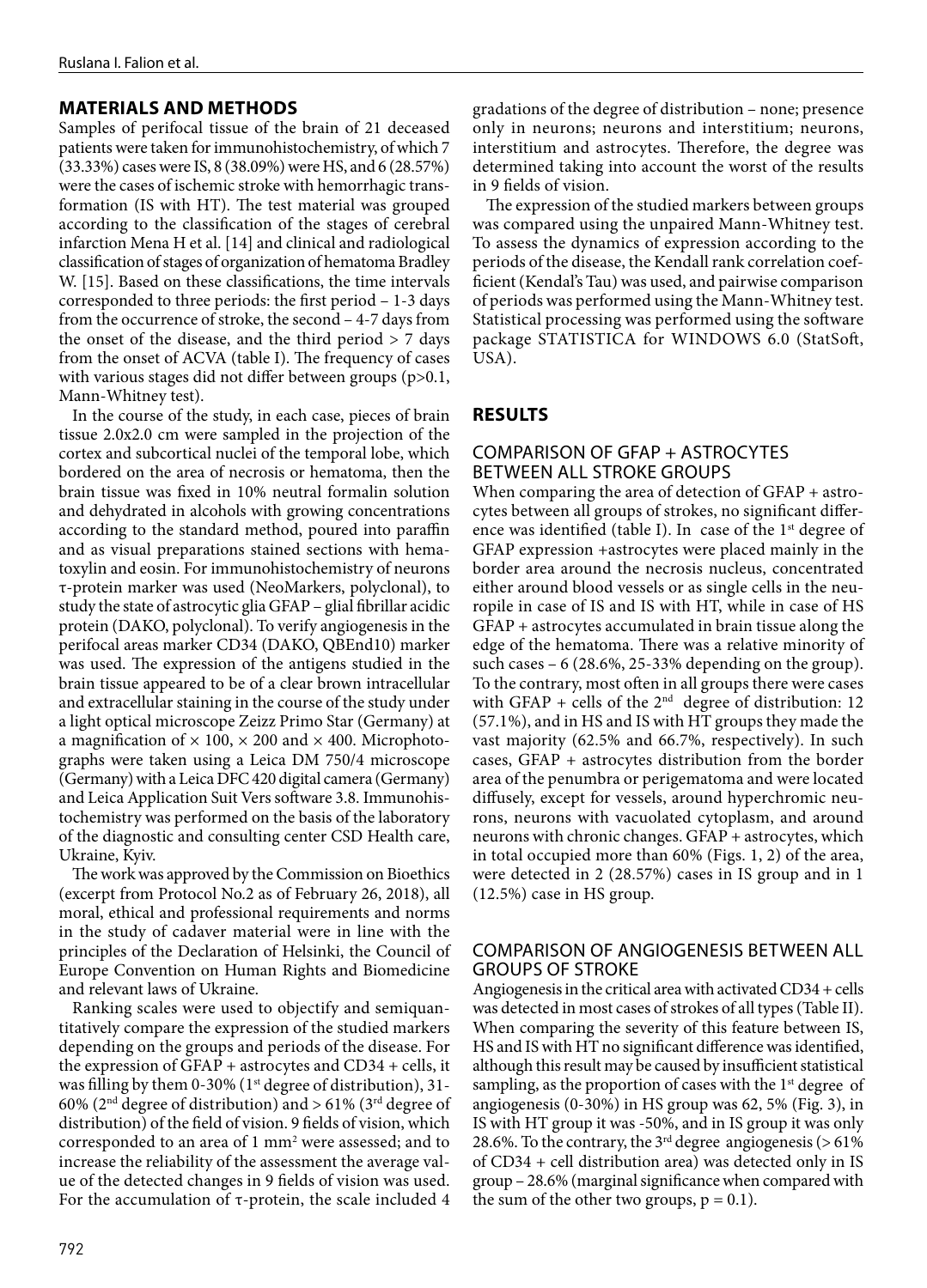

**Fig. 1.** Perifocal area of the brain with GFAP + astrocytes, some of which are elongated, with branched processes, occupying> 60% of the study area in case of ischemic stroke (IS).



**Fig. 2.** GFAP  $+$  > 60% of the occupied area of perifocal tissue of the brain in case of hemorrhagic stroke (HS).



**Fig. 3.** Perifocal tissue of the brain with CD34 + cells that form single thin-walled capillaries and occupy up to 30% of the study area in case of ischemic stroke with hemorrhagic transformation (IS with HT).



**Fig. 4.**  $CD34 + cells 0-30%$  of the occupied area of perifocal tissue of the brain in case of ischemic stroke (IS).



**Fig. 5.** CD34 + form a thin-walled densely located capillary network of the gliomesodermal capsule in the perigematous tissue of the brain in case of hemorrhagic stroke (HS).



**Fig. 6.** Tau protein in neurons, neuropil and astrocytes in the perigematous tissue of the brain in case of hemorrhagic stroke (HS).



## COMPARISON OF Τ-PROTEIN DETECTION BETWEEN ALL STROKE GROUPS

In addition to 'red' and 'shadows' of neurons, neurons with chronic changes, activated microglia and newly formed vessels, immunohistochemistry of the perifocal tissue of the brain revealed acute hypoxia-stimulated processes of neurodegen-

**Fig. 7.** Detection of τ-protein depending on the period of stroke. Notes: First period (1-3 days), Second period (4-7 days), Third period  $($  > 7 days)

eration with intracytoplasmic neuroprotective accumulation and hyperthyroidism. Accumulation of τ-protein of the  $1<sup>st</sup>$ degree was detected in a total of 2/3 of cases (66.7%) of all stroke variants without significant differences between groups (Table II). The statistical sampling was insufficient to detect significant differences depending on the type of stroke in the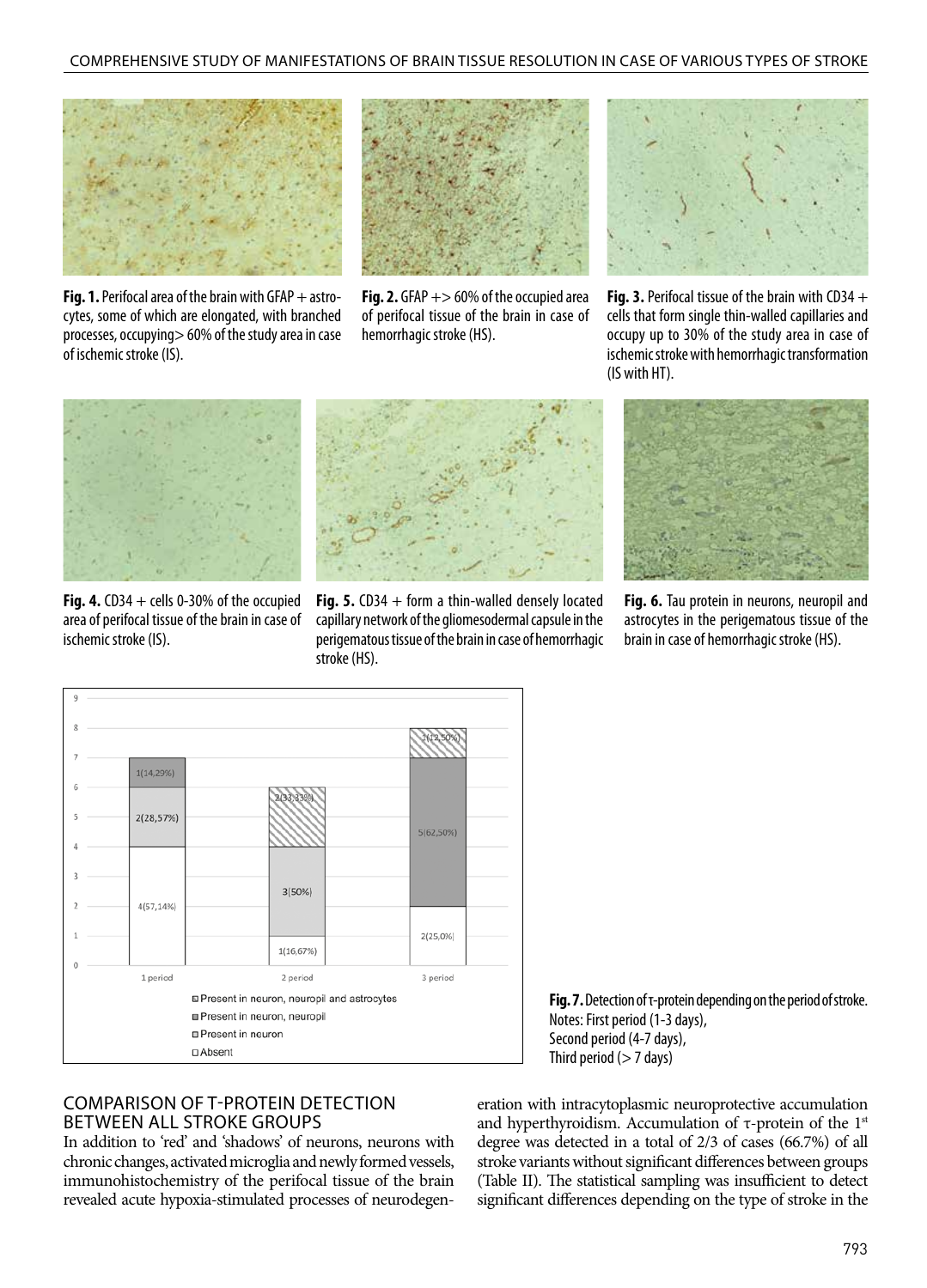| Periods of the<br>disease | Ischemic stroke (n=7) | Hemorrhagic stroke (n=8) | Ischemic stroke with hemorrhagic<br>transformation $(n=6)$ |
|---------------------------|-----------------------|--------------------------|------------------------------------------------------------|
| First period              | 3(42,86%)             | 2(25%)                   | $2(33,33\%)$                                               |
| Second period             | 2 (28,57%)            | 2(25%)                   | $2(33,33\%)$                                               |
| Third period              | 2(28,57%)             | 4 (50%)                  | $2(33,33\%)$                                               |

**Table I.** Distribution of the number of cases of strokes of various types by periods of the disease

**Table II.** Damage markers (τ-protein) and resolution (GFAP + astrocytes and CD34 +) in various types of strokes: ischemic (IS), hemorrhagic (HS) and ischemic with hemorrhagic transformation (IS with HT).

|                    | $IS(n=7)$  | $HS (n=8)$   | IS with $HT(n=6)$ | ***P(Mann-Whitney test) |  |
|--------------------|------------|--------------|-------------------|-------------------------|--|
|                    |            |              |                   |                         |  |
| 0 degree (none)    | 0          | 0            | 0                 | <b>NO</b>               |  |
| 1 degree           | 2 (28,57%) | 2(25%)       | 2 (33,33%)        |                         |  |
| 2 degree           | 3(42,86%)  | 5 (62,50%)   | 4 (66,67%)        |                         |  |
| 3 degree           | 2 (28,57%) | 1 (12,50%)   | 0                 |                         |  |
|                    |            |              |                   |                         |  |
| 0 degree (none)    | 0          | 0            | $\mathbf 0$       | <b>NO</b>               |  |
| 1 degree           | 2 (28,57%) | 5 (62,50%)   | 3(50%)            |                         |  |
| 2 degree           | 3(42,86%)  | 3(37,5%)     | 3(50%)            |                         |  |
| 3 degree           | 2(28,57%)  | 0            | 0                 |                         |  |
|                    |            |              |                   |                         |  |
|                    |            |              |                   |                         |  |
| 0 degree<br>(none) | 3 (42,86%) | 2(25%)       | 2 (33,33%)        |                         |  |
| 1 degree           | 1 (14,28%) | 2(25%)       | 2(33,33%)         | <b>NO</b>               |  |
| 2 degree           | 3(42,86%)  | $1(12,50\%)$ | 2(33,33%)         |                         |  |
| 3 degree           | 0          | 3 (37,50%)   | 0                 |                         |  |

Notes:

n is the absolute number of cases; % – the relative number of cases

\* The value of the relative area of brain tissue with positive expression of the studied cell markers (GFAP and CD34): 1st degree – 0-30% of the area; 2nd degree  $-31$ -60% of the area; 3rd degree  $-$  > 61% of the area

\*\* Presence of τ -protein in brain tissue structures: 0 degree – absent; 1st degree – in neurons; 2nd degree – in neurons and neuropil; 3rd degree – in neurons, neurops and astrocytes

\*\*\* No significant difference between the groups was found, p> 0.1 for all pairs of comparisons, the Mann-Whitney test.

severity of the accumulation of this protein – its presence in different structures (only neurons, neurons and neuropil; neurons, neuropil and astrocytes). However, in almost half of the cases – 3 (42.86%) in IS group the accumulation of pathological τ-protein was of the 2nd degree, in contrast when we talk about HS and IS with HT such cases made a third or less of the total number of each group. All cases with the presence of hyperphosphorylated τ-protein of the  $3<sup>rd</sup>$  degree were detected only in HS group I – about  $1/3$  of the group – 3 (37.50%), but the difference becomes significant only if we compare HS group with other cases (Fisher's exact test).

## COMPARISON OF THE DETECTION OF GFAP + ASTROCYTES, CD34 + CELLS AND Τ-PROTEIN BETWEEN STROKE PERIODS

The assessment of the intensity of expression of markers

of injury and resolution of perifocal tissue of the brain (table III) in the temporal aspect revealed a clear increase in the expression of GFAP + astrocytes with the course of the disease – Kendal's Tau =  $0.774$ , p < 0.001. In the first period, GFAP + astrocytes were localized around the border zone with the area of  $1<sup>st</sup>$  degree distribution, and 1 case of the 2nd degree. In contrast, in the second period in all cases of GFAP + astrocytes occupied the area of the  $2<sup>nd</sup>$  degree distribution, and in the third period – in more than 1/3 of cases (37.50%) – expressed astrocytes showed an area> 61% of the studied portion of the brain, and in other cases – 31-60% of the studied brain tissue.

The critical area of the brain occupied by CD34 + cells in the first period, mainly did not go beyond the  $1<sup>st</sup>$  degree of the entire perifocal area – 6 (85.71%) (Fig. 4), only in 1 (14.29%) case the detection area of CD34 + cells was 31-60%. In the second period, CD34 + cells created newly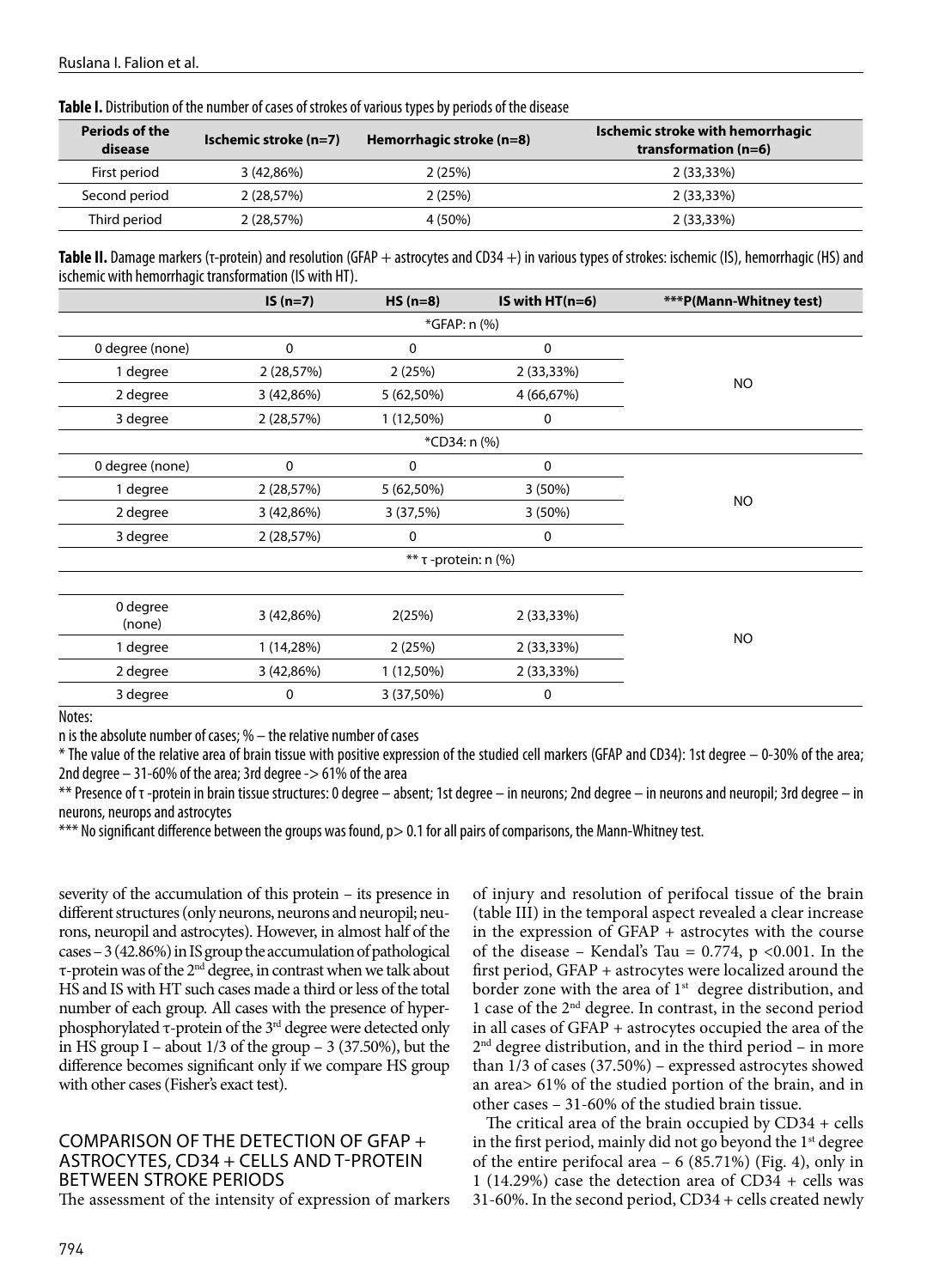|                 | <b>First period</b><br>$(1-days)$<br>$(n=7)$ | <b>Second period</b><br>$(4-days)$<br>$(n=6)$ | <b>Third period</b><br>(>7днів)<br>$(n=8)$ | R (Kendal's Tau), ***p        |  |
|-----------------|----------------------------------------------|-----------------------------------------------|--------------------------------------------|-------------------------------|--|
|                 |                                              | *GFAP: n (%)                                  |                                            |                               |  |
| 0 degree (none) | $\mathbf 0$                                  | 0                                             | 0                                          | $RGFAP = 0,774$<br>p < 0,001  |  |
| 1 degree        | 6(85,71%)                                    | 0                                             | 0                                          |                               |  |
| 2 degree        | 1(14,29%)                                    | 6 (100%)                                      | 5(62,50%)                                  |                               |  |
| 3 degree        | 0                                            | 0                                             | 3(37,50%)                                  |                               |  |
|                 |                                              | *CD34: n (%)                                  |                                            |                               |  |
| 0 degree (none) | $\mathbf 0$                                  | 0                                             | 0                                          | R CD34=0,512<br>p=0,001       |  |
| 1 degree        | 6(85,71%)                                    | 2(33,33%)                                     | 2(25%)                                     |                               |  |
| 2 degree        | 1(14,29%)                                    | 4(66,67%)                                     | 4(50%)                                     |                               |  |
| 3 degree        | 0                                            | 0                                             | 2(25%)                                     |                               |  |
|                 |                                              | ** τ -protein: n (%)                          |                                            |                               |  |
| 0 degree (none) | 4(57, 14%)                                   | 1(16,67%)                                     | 2(25,0%)                                   | $R \tau = 0,359$<br>$p=0,023$ |  |
| 1 degree        | 2(28,57%)                                    | 3(50%)                                        | 0                                          |                               |  |
| 2 degree        | 1(14,29%)                                    | 0                                             | 5(62,50%)                                  |                               |  |
| 3 degree        | 0                                            | 2(33,33%)                                     | $1(12,50\%)$                               |                               |  |

**Table III.** Damage markers (τ-protein) and resolution (GFAP + and CD34 +) in different periods of stroke

n is the absolute number of cases; % – the relative number of cases

\* The value of the relative area of brain tissue with positive expression of the studied cell markers (GFAP and CD34): 1st degree – 0-30% of the area; 2nd degree  $-31$ -60% of the area; 3rd degree  $-$  > 61% of the area

\*\* Presence of τ -protein in brain tissue structures: 0 degree – absent; 1stdegree – in neurons; 2nd degree – in neurons and neuropil; 3rd degree – in neurons, neuroples and astrocytes

\*\*\*\* Kendal's Tau.

formed thin-walled capillaries and in more than half of the cases – in 4 (66.67%) the area of distribution corresponded to the 2nd degree of distribution. In the third period, the intensity of angiogenesis increased: in half of the cases CD34 + cells (Fig. 5), which inhabited 31-60% of the study area were observed, and in 2 (25%) cases they occupied> 61% of the perifocal area. Only in ¼ of all cases of the third period the area of detection of CD34 + cells did not go beyond the 1st degree. Thus, as the disease develops, the number of cases with a larger area of detection of CD34 + cells naturally increases (Kendal's Tau =  $0.512$ ,  $p = 0.001$ ).

Having compared changes in different periods of stroke, it has been identified that over time, the frequency of detection of τ-protein (from 42.86% in the first period and to 75% in the third period) increased, and it was accumulating in certain brain structures – Kendal's Tau =  $0.359$ ; p =  $0.023$ 

In the first period of the disease hyperphosphorylated τ-protein of the 1<sup>st</sup> degree was found in 2 (28.7%) cases, in the second period it was found in 3 (50%) cases, also in the second period pathological  $\tau$ -protein of the 3<sup>rd</sup> degree was observed in a third of cases (coming from the intracellular space of neurons, accumulated in neuropil and astrocytes). Over time, in the third period, hyperphosphorylated τ-protein of the 2nd degree was detected in more than half of the cases of strokes, and in one case this protein was diagnosed in all three studied structures of brain tissue (Fig. 6, 7).

Thus, all three study markers (GFAP +, CD34 +, τ-protein) showed a significant increase depending on the poststroke period, mainly due to the difference between the first period and the third period ( $p = 0.06$  for  $\tau$ -protein, p < 0.05 for the area of detection of GFAP + astrocytes and CD34 + cells, no significant difference between the second period and the third period was found, between the first period and the second period the difference was significant only for the area of detection of GFAP + astrocytes). Consequently, there was also a direct correlation between τ-protein and GFAP + (Kendal's Tau 0.484, p = 0.002) GFAP + and CD 34+ (0.740,  $p$  <0.001), but no correlation was found between  $τ$ -protein accumulation and CD34 + cell detection area. In the first period, it increased the most in all 3 types of strokes.

#### **DISCUSSION**

Astrogliosis is a stereotypical reaction of astrocytes to brain injury [16 – 18]. In case of acute injury, activated astrocytes were located in the border area of the penumbra/perigematoma in some cases on the 2<sup>nd</sup> day from the onset of the disease. In subsequent post-stroke periods, in our study and according to other authors [19] as a compensatory-adaptive response, the frequency and area of detection of GFAP + astrocytes increased. Cells were located diffusely in the perifocal area, astrocytes were elongated, the processes of some of these cells went beyond their own domain, branched and intertwined with each other, establishing contacts with neurons and vessels, and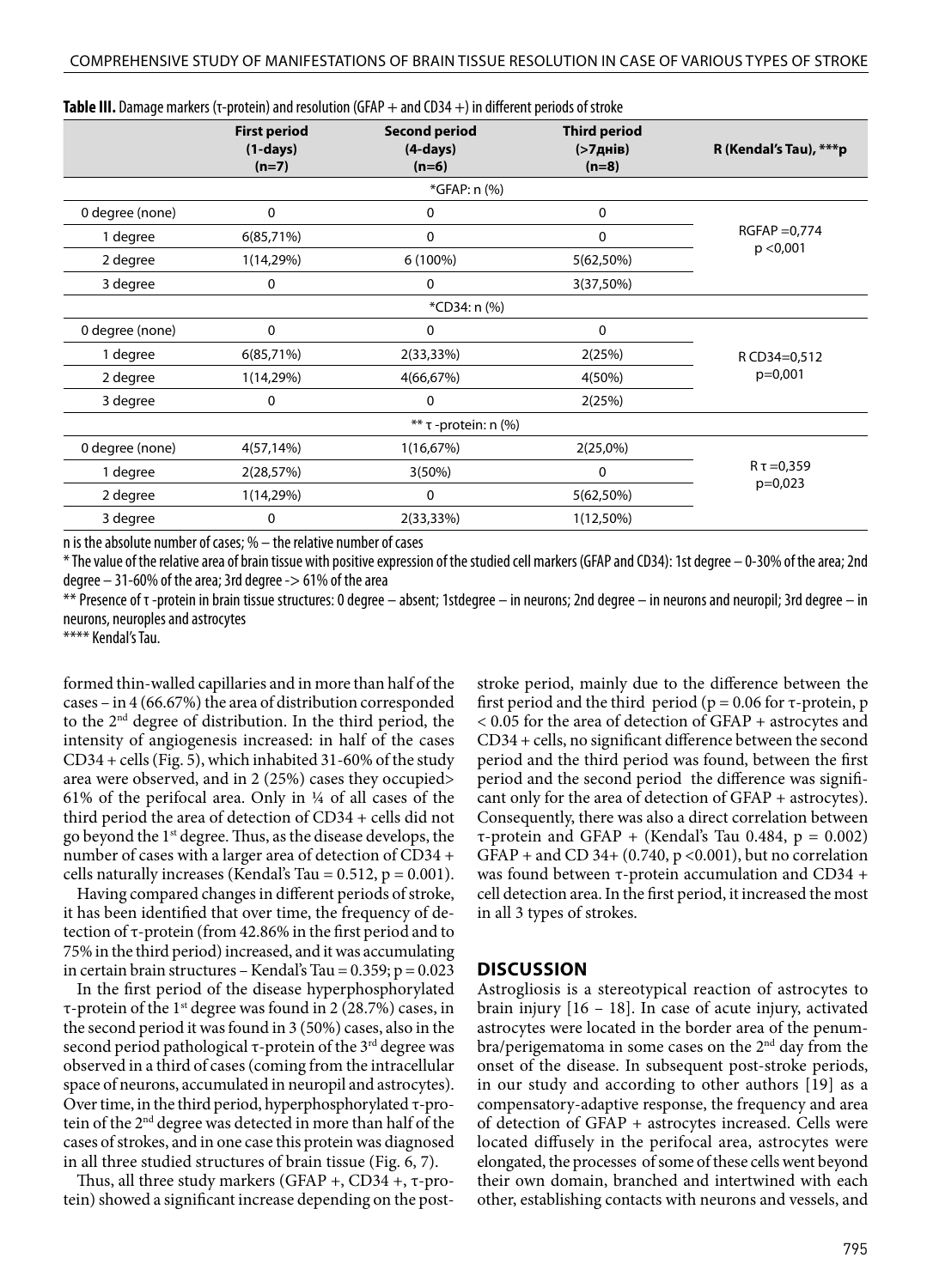subsequently formed a glial scar. Post-stroke repair under the influence of growth factors [20 – 22] developed during the first 12-24 hours after stroke and lasted for 4 weeks. According to the results of our study early angiogenesis began with the germination of endothelial cells, the formation of tubular vascular branches and anastomoses in the perifocal parts of the brain. In all variants of ACVA, around the area of necrosis/hematoma, CD34 + cells were detected, the expression of which increased as the stroke continued [23, 24]. Less noticable angiogenesis in case of IS with HT may be associated with secondary hemorrhage into the necrosis area. We believe that such changes are similar to the changes in case of HS, in which the rate of repair was influenced by the products of degradation of erythrocytes [25, 26]. In case of HS, a dense newly formed capillary network was located around the hematoma and in combination with microglia and inflammatory infiltrate separated the hematoma from the perifocal area and formed a gliomesodermal capsule.

In this study, τ-protein in brain neurons was observed in the acute period of stroke. This meant induced cell damage, destabilization of neuronal microtubules caused by impaired glutamate transport in the brain. The presence of this protein in the extracellular space after the neurons disappearance, its internalization by other brain cells, in particular astrocytes and distribution in the CNS 'contribute' to the pathogenesis of neurodegenerative proteinopathies, affecting both neurodegeneration [27 –29] and possibly neuroprotection, as well as act as potential mediators in the spread, and the elimination of protein-associated diseases [30].

## **CONCLUSIONS**

- 1. Early healing processes in the perifocal tissue of the brain began in the first three days of the disease, GFAP + astrocytes were located in the border area around the nucleus of necrosis/hematoma, and over time the intensity of GFAP + astrocytes increased, most in case of IS and IS with HT.
- 2. The least noticable neoangiogenesis was found in IS with HT group. CD34 + cells in the acute period in case of HS were found in the area of the brain directly adjacent to the hematoma. CD34 + cells subsequently in combination with activated microglia and inflammatory cells became the basis for the formation of gliomesodermal capsule. With the development of the disease, the number of cases with a larger area of detection of CD34 + cells increased in strokes of various types.
- 3. T-protein was detected in neurons in all variants of ACVA in the first period. With excessive hyperphosphorylation, in the second and third periods of stroke τ-protein came out of the periaxonal part of the neurons into the neurofield. In case of HS, this protein was captured and found in astrocytes, which may indicate the distribution of τ-protein between the structural components of the brain and subsequently clinically manifest itself in the disorder of the higher integrative function of the brain.

### **REFERENCES**

- 1. Lasek-Bal A., Jendrzejowska-Szypulka H., Rozycka J. Et al. The prethentce of Tau protein in blood as a potential prognostic factor in stroke patients, Jornal of Physiology and pharmacology. 2016;67(5):691-696.
- 2. Stepanov A.S., Akulinin V.A., Stepanov SS. et al. Communication of neurons in the CA3 field of the hippocampus of the brain of white rats after acute ischemia. General reaniamotology. 2018;14 (5): 38–49.
- 3. Turner R.J., Sharp F.R. Implications of MMP9 for Blood Brain Barrier Disruption and Hemorrhagic Transformation Following Ischemic Stroke. Frontiers in Cellular Neuroscience. 2016;1:10.
- 4. Stepanov A.S., Akulinin V.A., Mytsyk V.A., et al. Neuro-glio-vascular complexes of the brain after acute ischemia. General Reanimatology. 2017;13(6):6–17.
- 5. Guo T., Ren P., Li X. et al. Neural Injuries Induced by Hydrostatic Pressure Associated With Mass Effect after Intracerebral Hemorrhage, Intracerebral Hemorrhage. Scientific Reports. 2018; 8(1):1–12.
- 6 Taylor R.A., Sansing L.H. Microglial Responses after Ischemic Stroke and Intracerebral Hemorrhage. Clinical and Developmental Immunology. 2013;1:10.
- 7. Gumenyuk A.V., Rybalko S.L., Savosko S.I. et al. GFAP as a marker of reactive astrocytes in the mice brain following hemorrhagic stroke and HSV-I. Biopolymers and Cell. 2017;33(6):415–423.
- 8. Taguchi A., Soma T., Tanaka Hi. et al. Administration of CD34+ cells after stroke enhances neurogenesis via angiogenesisin a mousemodel. The Journal of Clinical Investigation. 2004;3:330–338.
- 9. Tatarnikova O.H., Orlov M.A., Bobkova N.V. Beta-amyloid and Tauprotein: structure, interaction and prion-like properties. Advances in Biological Chemistry. 2015;(55):351–390.
- 10. Magnoni S., Esparza Th.J., Conte V. et al. Tau elevation sinthebra inextracellular spacecorrelate with reduced amyloid-b levels and predict adverse clinical outcomes after severe traumatic brain injury. Brain. 2012;(135);1268–1280.
- 11. Helbok R., Schiefecke A., Delazer M. et al. Cerebral tau is elevated after aneurysmal subarachnoid haemorrhage and associated with brain metabolic distress and poor functional and cognitive longtermoutcome. Jognal Neurol Neurosurg Psychiatry. 2015;86:79–86.
- 12. Li H., Wang Sh., Wang L. et al. Perihematomal Pathological Changes in Neurons and Astrocytes Following Acute Cerebral Hemorrhage. International Journal of Neuroscience. 2010;120:683–690.
- 13. Zhao L., Willing A. Enhancing endogenous capacity to repair a stroke-dameged brain: Anevolvingfield for stroke reseach Progress in Neurobiology. 2018;(163–164):5–26.
- 14. Ruana L., Wangb B., Gea Q.Zh., Jina K. Coupling of neurogenesis and angiogenesis after ischemic stroke. Elsevier Brain Research. 2015;1623:166–173.
- 15. Li Linxin, Luengo-Fernandez R., Zuurbier S.M. et al. Ten-year risks of recurrent stroke, disability, dementia and cost in relation to site of primary intracerebral haemorrhage: population-based study.. J Neurol Neurosurg Psychiatry. 2020;91(6):580–585.
- 16. Dailey T., Tajiri N., KanekoY., Borlongan C.V. Regeneration of neuronal cells following cerebral injury. Front Neurol Neurosci. 2013;32:54–61.
- 17. Pospishil Yu.O., Falion R.I., Zhytynska H.B. et al. Comparison of clinical and pathomorphological changes of perigematous tissue of the brain in case of hemorrhagic strokes. World of Medicine and Biology. 2020;4(74):125–130.
- 18. Jickling G.C., Liu D.Zh., Stamova B. et al. Hemorrhagic transformation after ischemic stroke in animals and humans. Journal of Cerebral Blood Flow & Metabolism. 2014;34:185–199.